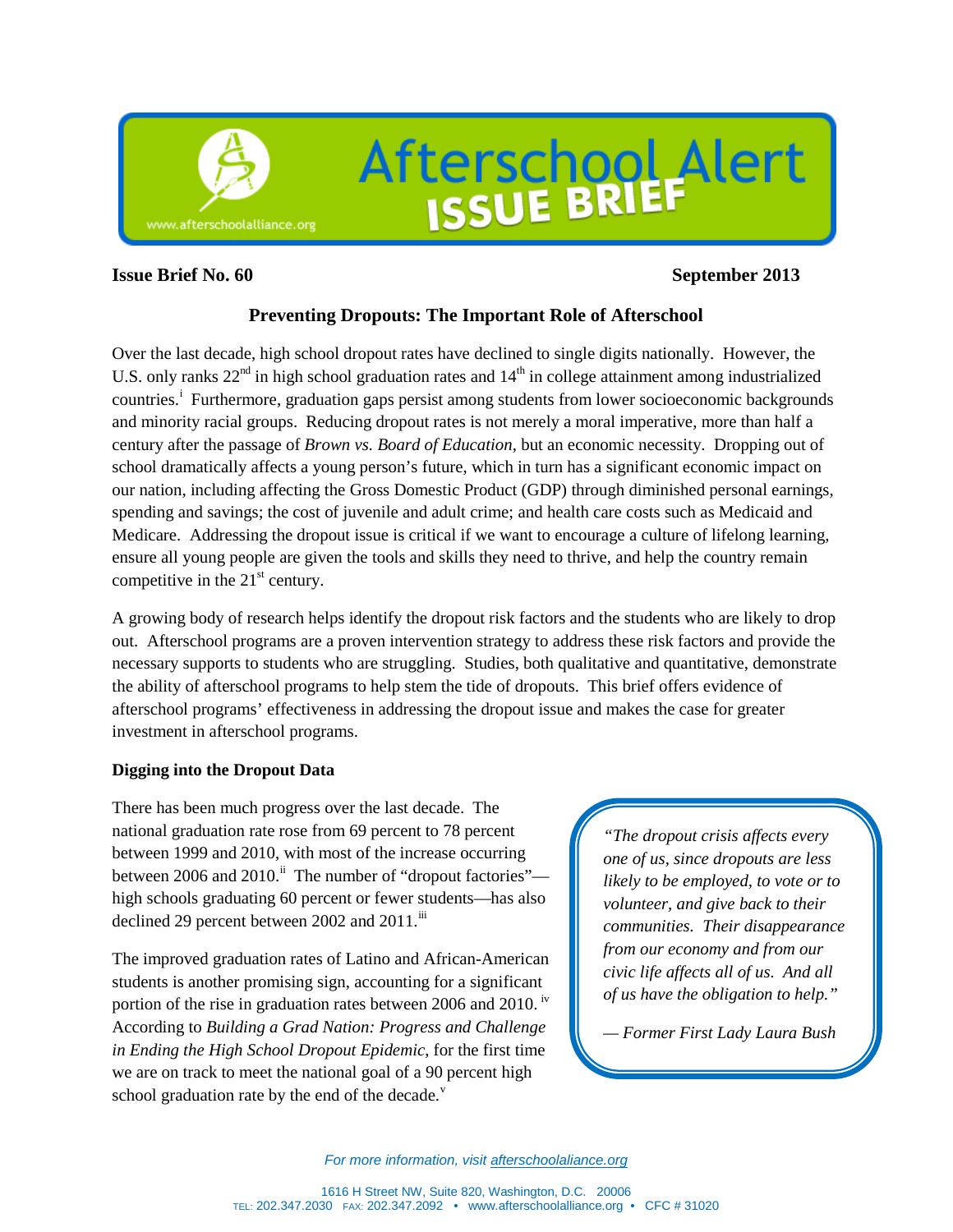However, despite these gains, significant gaps persist in graduation rates among states, races, income levels, and students with disabilities and limited English proficiency. For instance, although more than half of states increased their graduation rates since 2002, there are 23 states that are unlikely to reach the goal of a 90 percent graduation rate by  $2020$ .<sup>[vi](#page-8-0)</sup>

Examining the graduation rates by race, 33 percent of African-American students and nearly 30 percent of Latino and Native American students fail to graduate from public high school on time with their class.<sup>[vii](#page-8-1)</sup> The *Building a Grad Nation* report found that the graduation rate is less than half for students with

*"In this kind of knowledge economy giving up on your education and dropping out of school means not only giving up on your future, but it's also giving up on your family's future and giving up on your country's future."* 

*—President Barack Obama* 

disabilities in 12 states and less than half for students with limited English proficiency in nine states.<sup>[viii](#page-8-2)</sup>

Additionally, analysis of graduation rates indicates that 40 percent of the country's dropouts come from about 11 percent of America's high schools. These "dropout factories" are often in high-poverty neighborhoods—both urban and rural—with students who face challenges, both in school and out.<sup>[ix](#page-8-3)</sup>

# *The National Impact of the Dropout Problem*

The negative impact of dropping out of school affects not only the students who drop out, but in an increasingly global economy, the economic, social and legal consequences of dropping out are devastating for the local community and the national economy as well.

The Department of Labor estimates that 90 percent of new high-growth, high-wage jobs will require some postsecondary education.<sup>[x](#page-8-4)</sup> The median annual earnings of \$26,700 for a high school graduate is  $36$ percent higher than a dropout who earns \$19,600.<sup>[xi](#page-8-5)</sup> And, it's estimated that over the course of 40 years, an individual who earns a bachelor's degree can make approximately 66 percent more than an individual who graduates from high school.<sup>[xii](#page-8-6)</sup>

In addition to affecting one's future earnings, research shows that dropping out of high school impacts one's health. Individuals with less education often lack health insurance, and research has found that uninsured adults with chronic illnesses are far less likely to receive adequate care.<sup>[xiii](#page-8-7)</sup> On the other side of the spectrum, high school graduates have better health and lower medical costs than high school dropouts

*"High school dropouts are three times as likely to be unemployed as those who have completed four or more years of college."* 

*—Census Bureau*

due to increases in their future income, occupational status and social capital.<sup>[xiv](#page-8-8)</sup>

Legal consequences are also associated with dropping out of school. A report by the Coalition for Juvenile Justice found that when compared to high school graduates, the likelihood of arrest for young people who drop out of school is more than three times as high. $^{xy}$  Nearly 75 percent of America's state prison inmates, almost 60 percent of federal inmates and almost 70 percent of jail inmates had not completed high school.  $\frac{xy}{x}$ Researchers estimate that the country could see \$8 billion in savings and revenue yearly if there was just a 5 percent increase in the male student high school graduation rate and college enrollment rate.<sup>[xvii](#page-8-11)</sup>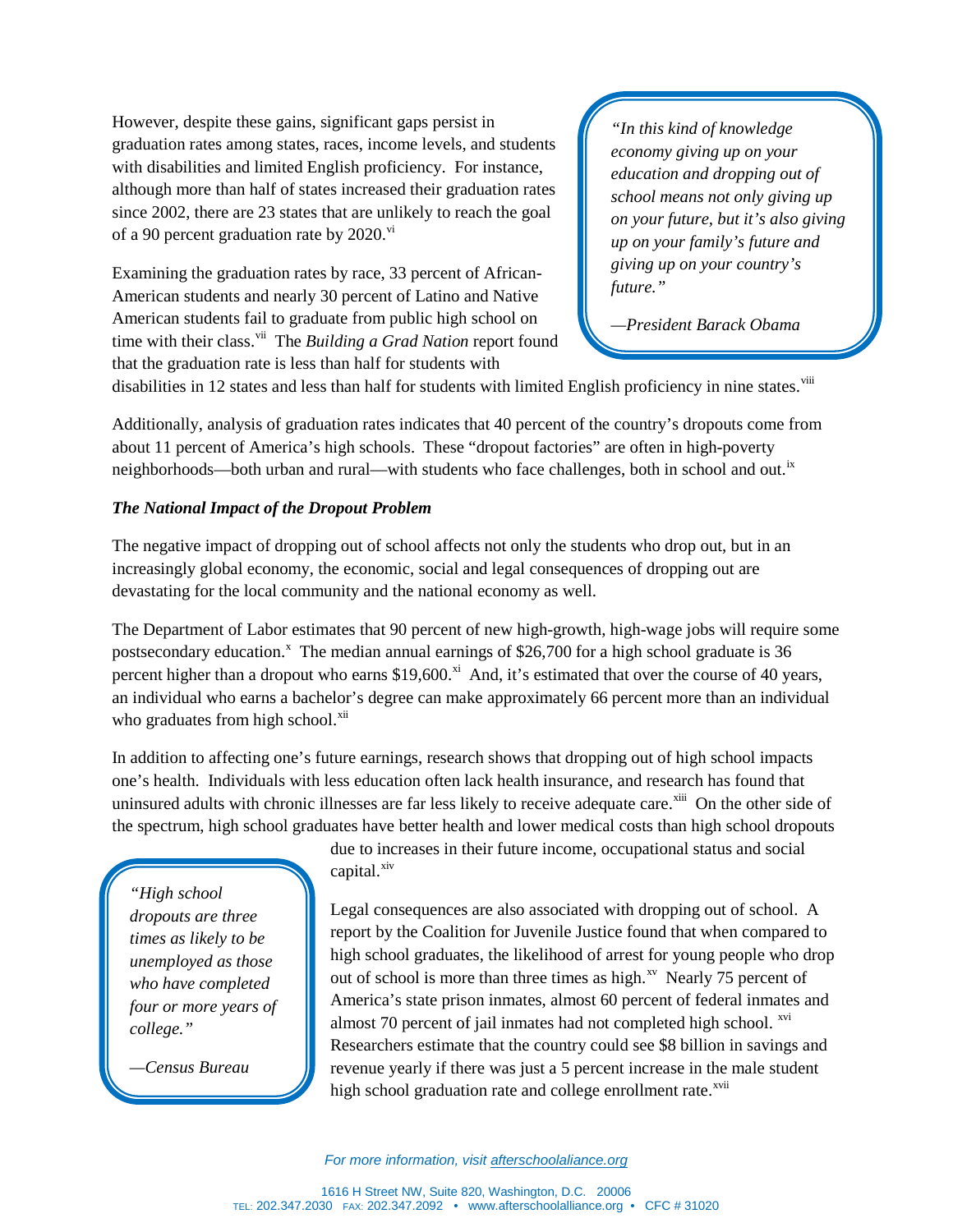# **The ABC's of Dropout Risk: A Cycle that Begins in Elementary School**

Research indicates two sets of risk factors impact the decision to drop out: individual and institutional. Student engagement is a key individual factor in a student's decision to stay in or drop out of school, while family, school and community are the institutional factors that affect their decision. Disengagement often begins as early as elementary school and persists through the higher grades. The process of disengagement generally is characterized by three indicators, also known simply as the ABCs— high Absenteeism, Behavior problems and Course failure, including both incomplete assignments and failed courses. xvii[i](#page-8-12)

The ABCs are closely connected to one another. For example, many students begin exhibiting signs of high absenteeism in elementary school. Students who are absent often are less likely to complete their homework and complete their course.<sup>[xix](#page-8-13)</sup>

In middle school, a student's elementary school patterns may persist and can be reinforced by early adult responsibilities, such as caring for a younger sibling. Low levels of school engagement—as evidenced by attendance problems, course failure in English or mathematics, and conduct issues—can predict as least 50 percent of eventual dropouts.<sup>[xx](#page-8-14)</sup>

| <b>Individual Risk Category</b><br>and Risk Factor | <b>Elementary</b><br><b>School</b> | <b>Middle</b><br><b>School</b> | <b>High</b><br><b>School</b> |  |
|----------------------------------------------------|------------------------------------|--------------------------------|------------------------------|--|
| <b>Attendance</b>                                  |                                    |                                |                              |  |
| Poor Attendance                                    |                                    |                                |                              |  |
| Early Adult Responsibilities-                      |                                    |                                |                              |  |
| <b>High Work Hours</b>                             |                                    |                                |                              |  |
| Early Adult Responsibilities-                      |                                    |                                |                              |  |
| Parenthood                                         |                                    |                                |                              |  |
| <b>Behavior</b>                                    |                                    |                                |                              |  |
| Conduct                                            |                                    |                                |                              |  |
| Social                                             |                                    |                                |                              |  |
| Low Levels of School                               |                                    |                                |                              |  |
| Engagement                                         |                                    |                                |                              |  |
| <b>Coursework</b>                                  |                                    |                                |                              |  |
| Low Achievement                                    |                                    |                                |                              |  |
| Retention/Overage for Grade                        |                                    |                                |                              |  |

| nar |  |
|-----|--|
|-----|--|

*SOURCE: Adapted from National Dropout Prevention Center/Network (NDPC) at Clemson University and Communities in Schools, Inc. (2007). NOTE: Additional risk factors were included in original NDPC research.*

At the high school level, social behaviors—such as being a member of a high-risk social group that engages in risky behaviors—may result in drug use, teenage pregnancy, and gang membership, all of which further fuels disengagement. Ninth grade failure—which affects a student's school engagement and motivation to graduate— is also often linked to retention in the elementary grades, therefore establishing a pattern that begins with poor attendance and behavior and coursework issues as early as elementary grades.<sup>[xxi](#page-8-15)</sup> *Chart 1* outlines the individual risk factors as they relate to elementary, middle and high school students.

The cycle of student disengagement is further impacted by the institutional risk factors of family, school and the community. The individual and institutional risks related to a young person's decision to drop out of school are complex, as evidenced in *Chart 2*. This complexity is compounded by the effect of poverty, which has a major influence on each of the risk factors involved.

The evidence underscores the need for early and ongoing interventions with at-risk students to prevent their likelihood of dropping out of school in the higher grades. As stated in the report *Beyond The Indicators: An Integrated School-Level Approach to Dropout Prevention*, "it is extremely difficult to bring students who are off track in the ninth grade back on track to graduation."<sup>[xxii](#page-8-16)</sup>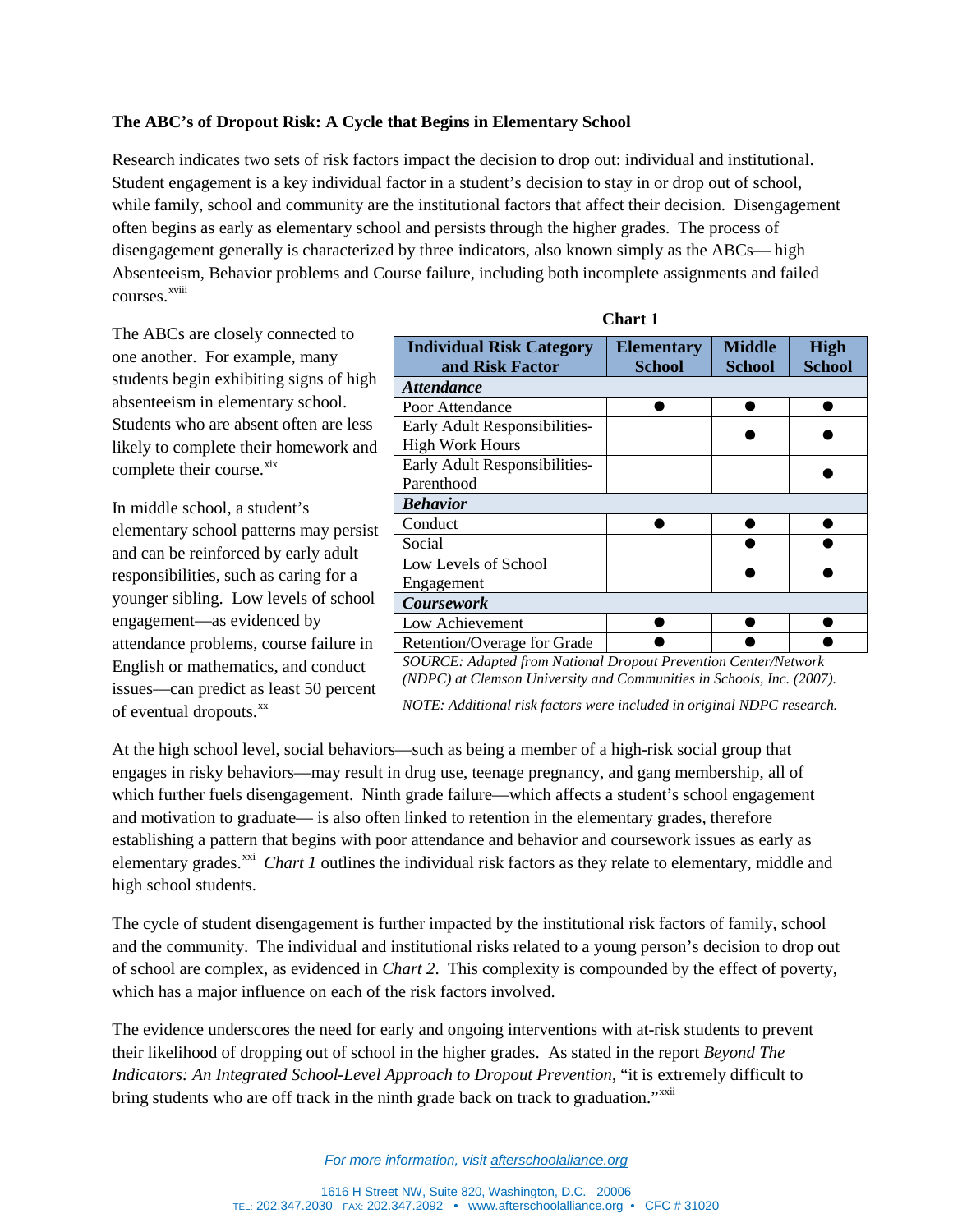### **Addressing the Dropout Problem**

Having access to data on where dropouts occur, who drops out, and why they drop out is only useful if it is employed to prevent future dropouts. Dropout prevention efforts need to focus on key transition points in a student's adolescent school years to be most effective; the transition into middle school, the transition into high school and the completion of high school. According to Dr. Robert Balfanz, co-director of the Everyone Graduates Center at Johns



Hopkins University, "We have the tools of intervention that can be deployed in a targeted manner. This makes a compelling argument for targeted early interventions to diminish dropout. This is like insider trad[i](#page-8-17)ng for social good."<sup>xxiii</sup>

Research suggests that it is vital to focus on building both academic and social skills in middle school (reading comprehension, fluency, transition from arithmetic to mathematics and a need for camaraderie) and high school (path to college and career readiness, transition to adult behaviors and mindset and, extra help for below grade-level students). Intervention strategies to mitigate the dropout problem call for input from all four constituents involved in the dropout process—individual, family, school and community. Suggested interventions include systemic school renewal, school-community collaboration, safe learning environments, family engagement, early childhood education, mentoring, service learning, individualized instruction, and career and technology education.<sup>[xxiv](#page-8-18)</sup> Also included in this list of strategies to effectively help students stay in school are afterschool programs.

### **Impact of Afterschool Programs**

Afterschool programs have gained significant popularity with parents and educators alike—driven by the need for safe havens for children, academic enrichment opportunities for students, and support for working families after regular school hours. Rigorous studies on the efficacy and effectiveness of afterschool programs have proven that afterschool programs work to help improve educational outcomes and mitigate dropout rates, addressing legitimate questions raised by budget-minded policy makers and administrators who have to decide whether afterschool programs provide "bang for the buck."

*"We have the tools of intervention that can be deployed in a targeted manner. This makes a compelling argument for targeted early intervention to diminish dropout. This is like insider trading for social good."*

*—Dr. Robert Balfanz, Johns Hopkins University's Everyone Graduates Center*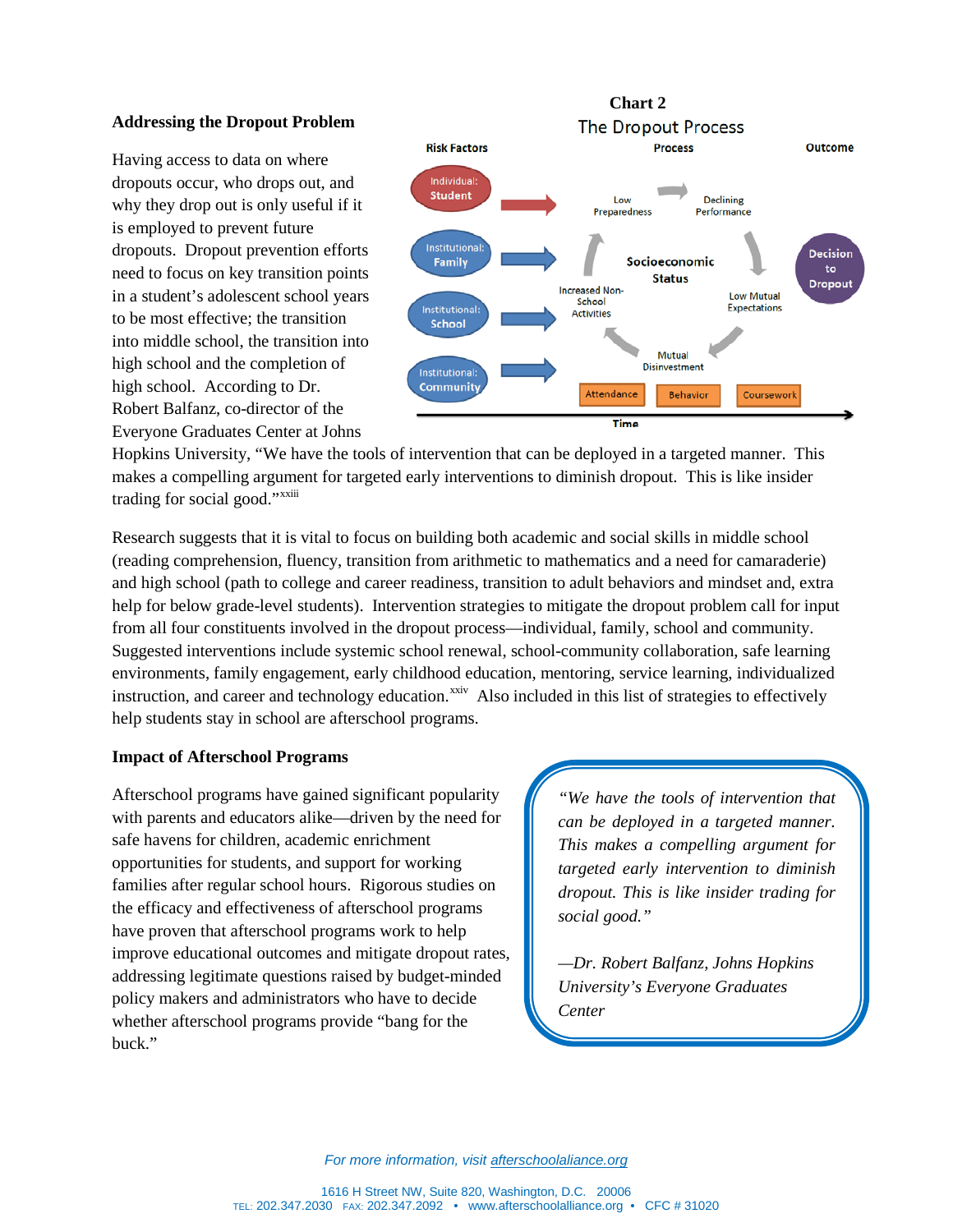Evaluations of afterschool programs have found that they positively influence students in a multitude of ways. Below are studies that point to the ability of afterschool programs to have a beneficial effect on the factors that can lead to a student dropping out of school: a student's school day attendance, behavior and course performance.

# *Attendance:*

- The Collaborative for Academic, Social, and Emotional Learning (CASEL) conducted a meta-analysis of 68 studies of afterschool programs and found that when compared to their non-participating peers, students participating in a high quality afterschool program demonstrated improvements in a number of areas, including better school day attendance. XXV
- An evaluation of Chicago After-School All-Stars—an afterschool program that focuses on developing all aspects of their students and supports their academic growth, their social and emotional skills, and their health and fitness—found that participation in the program resulted in fewer regular school-day absences and fewer suspensions. After-School All-Stars' participants demonstrated a 14 percent reduction in absences and a 17 percent reduction in suspensions.<sup>xxvi</sup>
- A 2012 evaluation of the Schools & Homes in Education (SHINE) afterschool program, located in rural Pennsylvania, found that of students who regularly attended the program and demonstrated a need to improve behavior, more than one-third improved their school day attendance (37 percent).<sup>xxvii</sup> [A](#page-8-20)dditionally, between 2005 and 2012, close to 6 in 10 students child'sschool day attendance had improved over the last five years. XXViii (58 percent) regularly attending the program—which focuses on engaging students in science, technology, engineering and math (STEM) learning—maintained "exceptionally good" school day attendance, where "exceptionally good" attendance was defined as missing nine days of school or less. Parents of students participating in the program also saw a difference. An average of 84 percent of respondents on the parent survey said that their

# *Behavior:*

- The Promising After-School Programs Study examined 35 high-quality afterschool programs across the nation that served close to 3,000 low-income and ethnically-diverse students. The study found that regular participation in high-quality afterschool programs is linked to positive effects on student behavior. Students regularly participating in the high-quality afterschool programs were less likely to misbehave, less likely to become aggressive with their peers, and less likely to engage in drug and alcohol use. XXIX
- Researchers found that 77 percent of students participating in New York City's Beacon Community Centers said that the program helped them learn about the dangers of alcohol, drugs and other risky activities, with almost half (49 percent) reporting that they "agreed a lot" with the statement.<sup>[xxx](#page-8-23)</sup> An earlier study of the program found that 80 percent of students who took part in the interviews reported that the Beacon was either "very helpful" or "pretty helpful" in avoiding drug use and 74 percent said that the Beacon was either "very helpful" or "pretty helpful" in avoiding fighting. $\frac{x}{x}$
- Results from a longitudinal evaluation of LA's BEST—a program that provides afterschool enrichment to more than 28,000 kids throughout Los Angeles—showed that students who regularly attended the afterschool program were less likely to participate in criminal activities than non-participating students.<sup>xxxii</sup> Translating the reduction in juvenile crime into cost savings for the city, researchers calculated that every dollar invested in the program resulted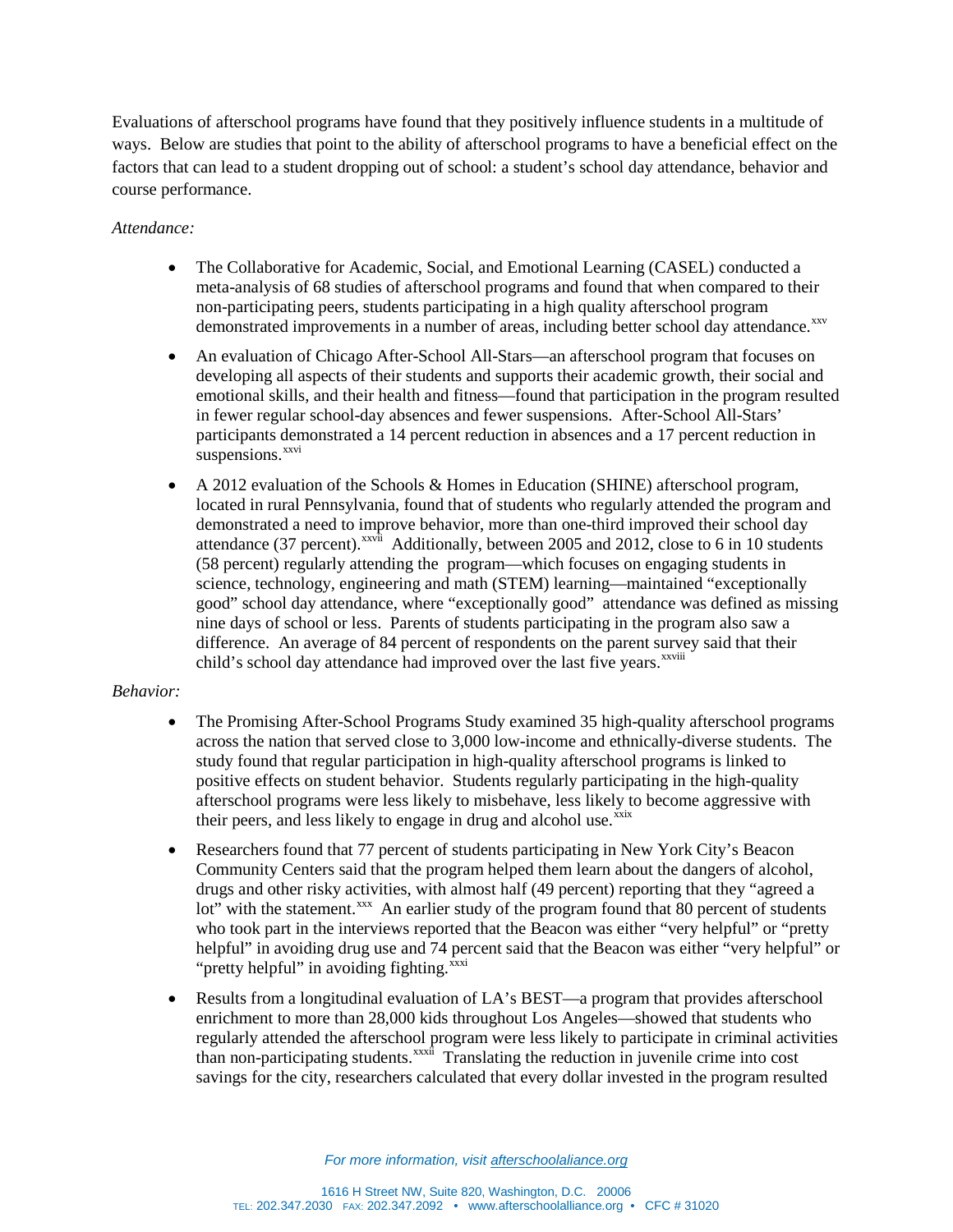in \$2.50 in costs savings for the city. The study also found that LA's BEST students were 20 percent less likely than non-participants to drop out of school.

# *Course Performance:*

- Mid-continent Research for Education and Learning (McREL), with funding from the Department of Education, conducted a meta-analysis of 35 afterschool program studies and found that the programs had a positive impact on the academic performance of students who were most in need of help. The analysis found that students participating in the afterschool programs, and who were at risk of failing reading or math, saw gains in both subjects. Positive results on reading achievement were found particularly in students in the lower elementary grade levels and in high school, [a](#page-8-7)nd positive effects on math achievement were seen in middle and high school students.<sup>xxxiii</sup>
- Chapin Hall's study of the After School Matters program—a program that provides jobs for high school students in Chicago—found that students who participated in the program missed fewer days of school than their classmates and that students who participated most frequently failed fewer core academic courses, including English, math, science and social studies. Although After School Matters does not consider improving academics one of their main goals, the ability to match students with jobs creates an incentive for them to attend school regularly and giving them something to look forward to after school, researchers concluded that the program helped improve academic performance.<sup>xxxiv</sup>
- Students who participated for two years in the AfterZone—a network of community-based afterschool programs providing arts, skill building and sports to middle school youth reported higher grades in a number of subjects compared to students not participating in the program. AfterZone students had higher average math grade point averages (GPA) than nonparticipants, as well as higher English language arts and science GPAs.<sup>[1](#page-5-0)xxxv</sup>

# **Conclusion**

Despite the evidence that supports afterschool's role in lowering the dropout rate—by exciting students about learning, supporting their social development and building on the lessons they learn during the schoolday—an estimated 15.1 million children are unsupervised in the afternoon.<sup>xxxvi</sup> Given current additional18.5 million would participate if a quality program were available.<sup>xxxvii</sup> funding for afterschool, only 8.4 million K-12 children participate in afterschool programs. However, an

A greater investment in afterschool programs would help bring much-needed services and supports to communities, schools, families and students that are struggling with the dropout issue, as well as address the factors that lead to dropping out of school. *Roadmap to Afterschool for All*, a report examining public and private investments in afterschool programs, found that parents pay a significant majority of the costs of afterschool, 76 percent, while the federal government contributes 11 percent; state and local accounts for6 percent; and businesses, foundations and individual donors contribute 5 percent.<sup>xxxviii</sup> Funding for millionkids who are eligible to attend  $21<sup>st</sup>$  CCLC programs nationally.<sup>xxxix</sup> the 21<sup>st</sup> CCLC initiative, the only federal funding source dedicated exclusively to before-school, afterschool and summer learning programs, allows for 1.6 million kids to participate. Yet, there are 22

Other federal funding sources that support before-school, afterschool and summer learning programs include the Workforce Investment Act (WIA), the Child Care Development Block Grant (CCDBG) and

<span id="page-5-0"></span><sup>&</sup>lt;sup>1</sup> Differences in English language arts and science GPAs were not statistically significant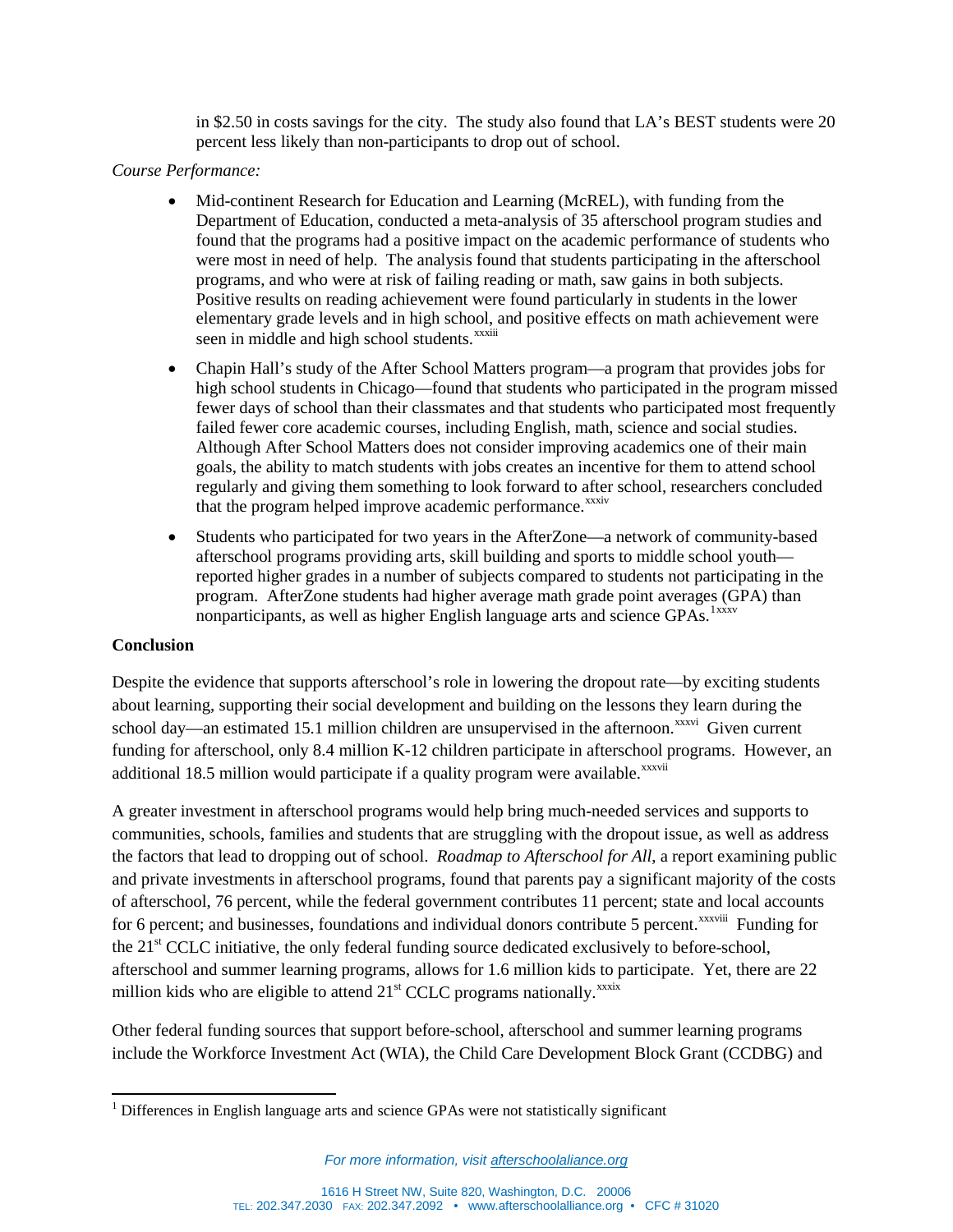funding for juvenile justice programs. Increased funding for CCDBG can provide child care vouchers to more eligible families, and greater funding for juvenile justice programs can support more youth violence prevention efforts. Through WIA reauthorization, funding for older youth could be available for job training, summer employment, supportive services, and guidance and counseling for older youth who are at risk of dropping out. These combined investments are critical to helping ensure that students have access to quality afterschool programs that can help them catch up, keep up and stay on track to graduation.

The widespread and long-term economic and social impact of the dropout crisis on individuals, communities and the nation underscores the urgent need for intervention. In the words of Dr. Balfanz, "When kids drop out of school, it is not only the kid, but the community [that] is cut out from the  $21<sup>st</sup>$ century."[xl](#page-8-29) Investments in afterschool programs can provide the educational, social and emotional supports to students, families and communities who are in need of help, and contribute to breaking the dropout cycle.

[http://www.civicenterprises.net/MediaLibrary/Docs/Building-A-Grad-Nation-Report-2013\\_Full\\_v1.pdf.](http://www.civicenterprises.net/MediaLibrary/Docs/Building-A-Grad-Nation-Report-2013_Full_v1.pdf)

ii Ibid.

 $\overline{a}$ 

iii Ibid.

iv Ibid.

<sup>v</sup> Ibid.

ix Ibid.

<sup>&</sup>lt;sup>i</sup> Balfanz, R., et. al. (2013). *Building a Grad Nation: Progress and Challenge in Ending the High School Dropout Epidemic—2013 Annual Update*. Washington, D.C.: Civic Enterprises, the Everyone Graduates Center at Johns Hopkins University School of Education, America's Promise Alliance, and the Alliance for Excellent Education. Retrieved from

vi Ibid.

vii Stillwell, R. and Sable, J. (2013). *Public School Graduates and Dropouts from the Common Core of Data: School Year 2009–10: First Look (Provisional Data) (NCES 2013-309*). Department of Education. Washington, D.C.: National Center for Education Statistics. Retrieved from [http://nces.ed.gov/pubsearch.](http://nces.ed.gov/pubsearch)

viii Balfanz, R., et. al. (2013). *Building a Grad Nation: Progress and Challenge in Ending the High School Dropout Epidemic—2013 Annual Update*. Washington, D.C.: Civic Enterprises, the Everyone Graduates Center at Johns Hopkins University School of Education, America's Promise Alliance, and the Alliance for Excellent Education. Retrieved from

http://www.civicenterprises.net/MediaLibrary/Docs/Building-A-Grad-Nation-Report-2013 Full\_v1.pdf.

<sup>x</sup> Department of Labor. (2007). *America's Dynamic Workforce, 2007.* Department of Labor. Washington DC.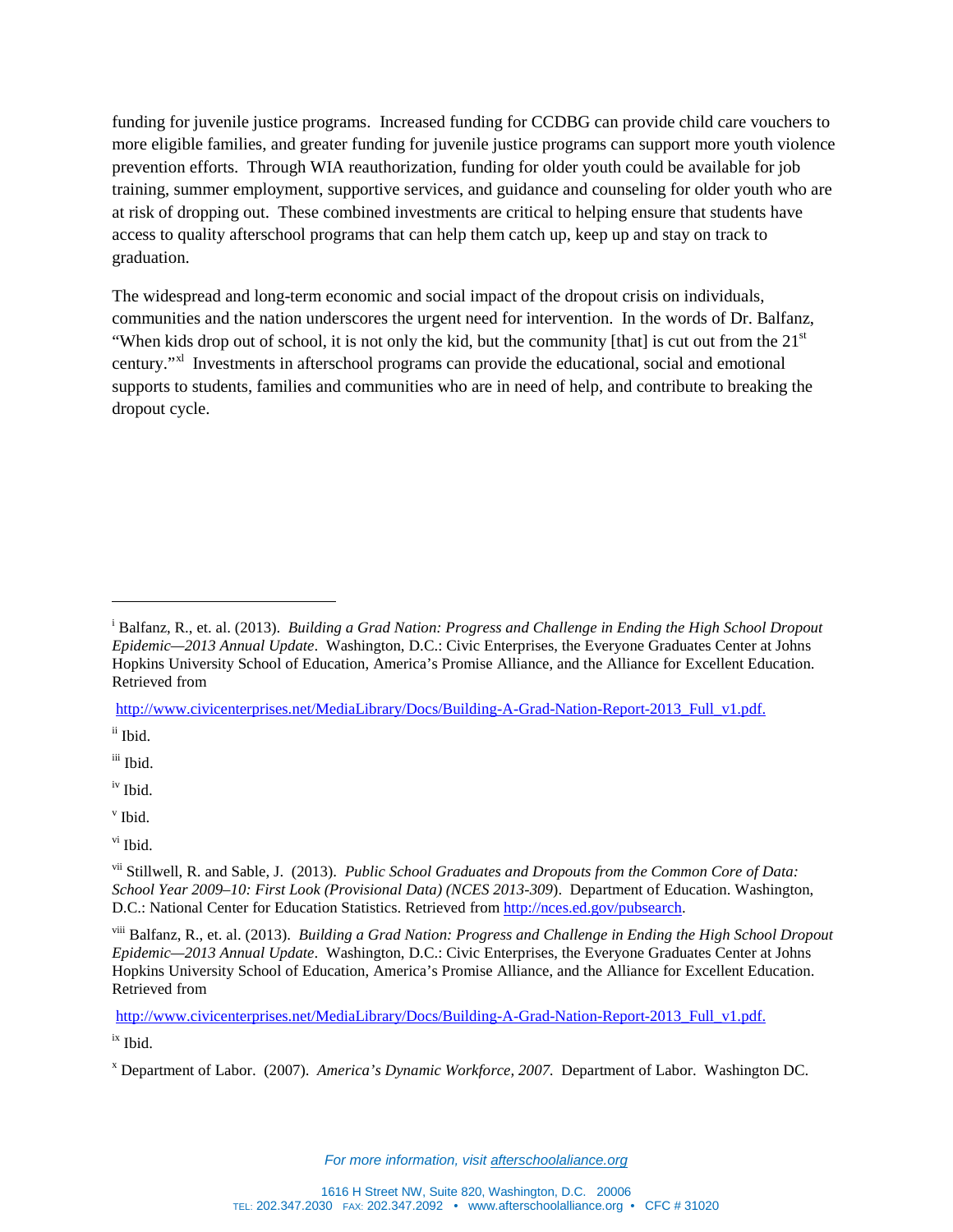xi College Board. (2010). *Education Pays 2010: The Benefits of Higher Education for Individuals and Society*. Retrieved from [http://trends.collegeboard.org/sites/default/files/education-pays-2010-full-report.pdf.](http://trends.collegeboard.org/sites/default/files/education-pays-2010-full-report.pdf)

xii Ibid.

xiii Davidoff, A. J. and Kenney, G. (2005). *Uninsured Americans with Chronic Health Conditions: Key Findings From the National Health Interview Survey.* Washington, DC: Urban Institute. Retrieved from [http://all4ed.org/reports-factsheets/well-and-well-off-decreasing-medicaid-and-health-care-costs-by-increasing](http://all4ed.org/reports-factsheets/well-and-well-off-decreasing-medicaid-and-health-care-costs-by-increasing-educational-attainment/)[educational-attainment/.](http://all4ed.org/reports-factsheets/well-and-well-off-decreasing-medicaid-and-health-care-costs-by-increasing-educational-attainment/) 

xiv Alliance for Excellent Education. (2006*). Healthier and Wealthier: Decreasing Health Care Costs by Increasing Educational Attainment*. Washington, DC. Retrieved from

[http://all4ed.org/reports-factsheets/well-and-well-off-decreasing-medicaid-and-health-care-costs-by-increasing](http://all4ed.org/reports-factsheets/well-and-well-off-decreasing-medicaid-and-health-care-costs-by-increasing-educational-attainment/)[educational-attainment/.](http://all4ed.org/reports-factsheets/well-and-well-off-decreasing-medicaid-and-health-care-costs-by-increasing-educational-attainment/)

xv Coalition for Juvenile Justice. (2001). *Abandoned in the Back Row: New Lessons in Education and Delinquency Prevention.* Washington, DC: Coalition for Juvenile Justice.

xvi Harlow, C. (2003). *Education and Correctional Populations*. Bureau of Justice Statistics Special Report. Washington, DC: U.S. Department of Justice.

xvii Alliance for Excellent Education. (2008). *Dropouts, Diplomas and Dollars: U.S. High Schools and the Nation's Economy*. Washington D.C.

xviii Mac Iver, M. A. and Mac Iver, D. J. (2009). *Beyond the Indicators: An integrated School-Level Approach to Dropout Prevention.* Arlington, VA: The Mid-Atlantic Equity Center, The George Washington University Center for Equity and Excellence in Education. Retrieved from

[http://maec.ceee.gwu.edu/sites/default/files/Dropout%20report%208.11.09.pdf.](http://maec.ceee.gwu.edu/sites/default/files/Dropout%20report%208.11.09.pdf)

xix Ibid.

<span id="page-7-0"></span>xx Ibid.

xxi Ibid.

xxii Ibid.

xxiii Balfanz, R. (2013). Telephone interview.

<span id="page-7-1"></span>xxiv Dropout Prevention Network Center. *Effective strategies for Dropout Prevention*. Retrieved from

<span id="page-7-2"></span>[http://www.dropoutprevention.org/effective-strategies.](http://www.dropoutprevention.org/effective-strategies)

<span id="page-7-3"></span>xxv Durlak, J.A., et. al. (2010). "A Meta-Analysis of After-School Programs That Seek to Promote Personal and Social Skills in Children and Adolescents." *American Journal of Community Psychology*.

<span id="page-7-4"></span>xxvi Policy Studies Associates. (2009). *National Evaluation with Policy Study Associates: Evaluating ASAS' Four National Program Initiatives*. Retrieved from [http://www.afterschoolallstars.org/programs/outcomes/.](http://www.afterschoolallstars.org/programs/outcomes/)

xxvii Palko, L. (2012). *Project SHINE (Schools and Homes In Education): Project Evaluation Report*.

xxviii Palko, L. (2012). *Project SHINE (Schools and Homes In Education): 2007-2012 Trend Data Report*. Retrieved from [http://shineafterschool.com/wp-content/uploads/2011/02/SHINE-Trend-Data-Report-2007-2012-](http://shineafterschool.com/wp-content/uploads/2011/02/SHINE-Trend-Data-Report-2007-2012-Rev-130214.pdf) [Rev-130214.pdf.](http://shineafterschool.com/wp-content/uploads/2011/02/SHINE-Trend-Data-Report-2007-2012-Rev-130214.pdf) 

xxix Vandell, et. al. (2007). *Outcomes Linked to High-Quality Afterschool Programs: Longitudinal Findings from the Study of Promising Afterschool Programs*. Policy Studies Associates, Inc.

xxx LaFleur, J., et. al. (2011). *The Beacon Community Centers Middle School Initiative: Final Report on Implementation and Youth Experience in the Initiative*. Policy Studies Associates, Inc. Washington, DC.

xxxi Warren, C., et. al. (1999). *Evaluation of the New York City Beacons: Summary of Phase I findings*. Academy for Educational Development. New York, NY. Retrieved from [http://www.hfrp.org/out-of-school-time/ost](http://www.hfrp.org/out-of-school-time/ost-database-bibliography/database/beacons-initiative-new-york-new-york)[database-bibliography/database/beacons-initiative-new-york-new-york.](http://www.hfrp.org/out-of-school-time/ost-database-bibliography/database/beacons-initiative-new-york-new-york)